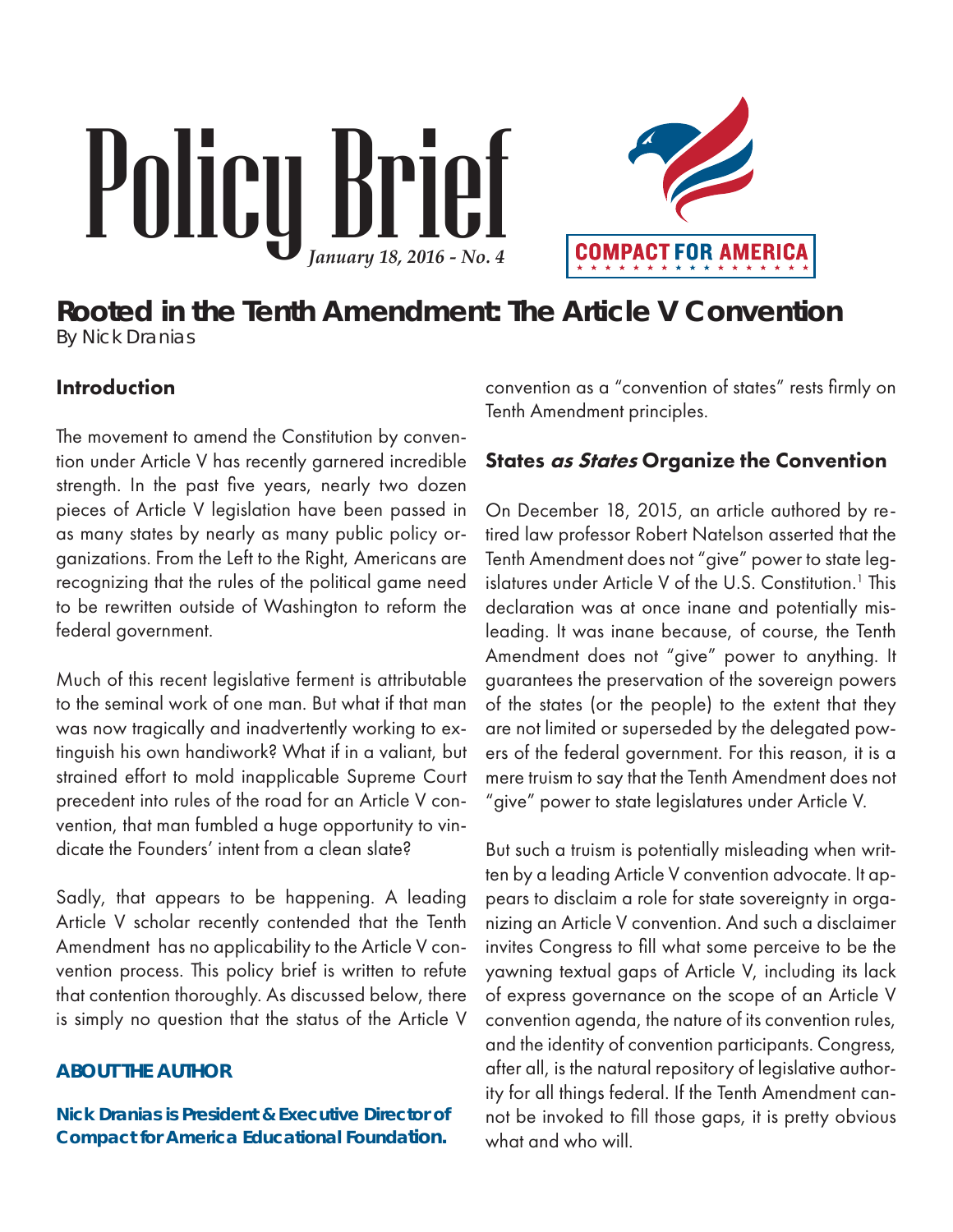Fortunately, nothing could be further from the truth than the notion that state sovereignty has nothing to do with Article V. How do we know this? Because the Founders said so.

In Federalist 43, James Madison wrote Article V "equally enables the general and the State governments to originate the amendment of errors."2 Notice that this statement was in reference to "State governments," not what Natelson calls "independent assemblies" performing a federal function. In Federalist 85, Alexander Hamilton emphasized that "alterations" in the Constitution may be "effected by nine States" which would "set on foot the measure" through their application.3 George Nicholas, the Constitution's leading advocate during the Virginia ratification convention, declared, "it is natural to conclude that those States who will apply for calling the Convention, will

concur in the ratification of the proposed amendments."4 Finally, George Washington wrote, "It should be remembered that a constitutional door is open

everything to do with the Article to say Congress was We know state sovereignty has V convention process because the Founders said so.

for such amendments as shall be thought necessary by nine States."<sup>5</sup>

In all of the foregoing instances, the reference is plainly to "states" as states using the convention process to propose the amendments they desired. There is no way to assume the truth of the Founders' representations about Article V without also assuming that the sovereign powers of the states—those guaranteed by the Tenth Amendment—would have a role in directing the convention mode of proposing amendments under Article V. Indeed, the plain text of Article V leaves no other natural interpretative possibility open.

## States as States Set the Agenda

Specifically, Article V says "on the Application" of two-thirds of the state legislatures, Congress "shall call a convention for proposing amendments."6 Grammatically, no express grant of power to make the requisite "Application" is conferred by Article V

on state legislatures. Rather, the "Application" power is presumed to exist, which presumption implies that it references a reserved power.

This is not surprising because the pre-constitutional Congressional Record includes numerous instances of states making applications through their legislatures to the Continental Congress for various things.<sup>7</sup> An "application" was simply a type of petition within the ordinary legislative power of the state. The power to petition Congress for anything, including to amend the constitution by convention, is thus naturally regarded as inherent in state sovereignty. It did not require further articulation in Article V.

The ability of states to set the agenda for an Article V convention through what they request in their application is confirmed by two other textual elements

> of the Constitution. First, it is a bit of a misnomer delegated a "call power." Article V imposes a "peremptory"8 duty on Congress to call

the convention "on Application" of the state legislatures. Strictly speaking, Congress has a "call duty" triggered by the "Application," not a "call power." Therefore, in the absence of an express delegation of power to Congress, the congressional call is best construed as implementing the Application, which itself is an exercise of state sovereign power; there is no textual basis for Congress or any other federal body to claim a freestanding power over the convention process.

Second, the power of states as states to set the agenda of the Article V convention through their "Application" is entirely consistent with and parallel to the role of the "Application" in the only other part of the Constitution in which an application is mentioned namely, Article IV, section 4, which provides: "[t]he United States shall guarantee to every State in this Union a Republican Form of Government, and shall protect each of them against Invasion; and on Application of the Legislature, or of the Executive (when the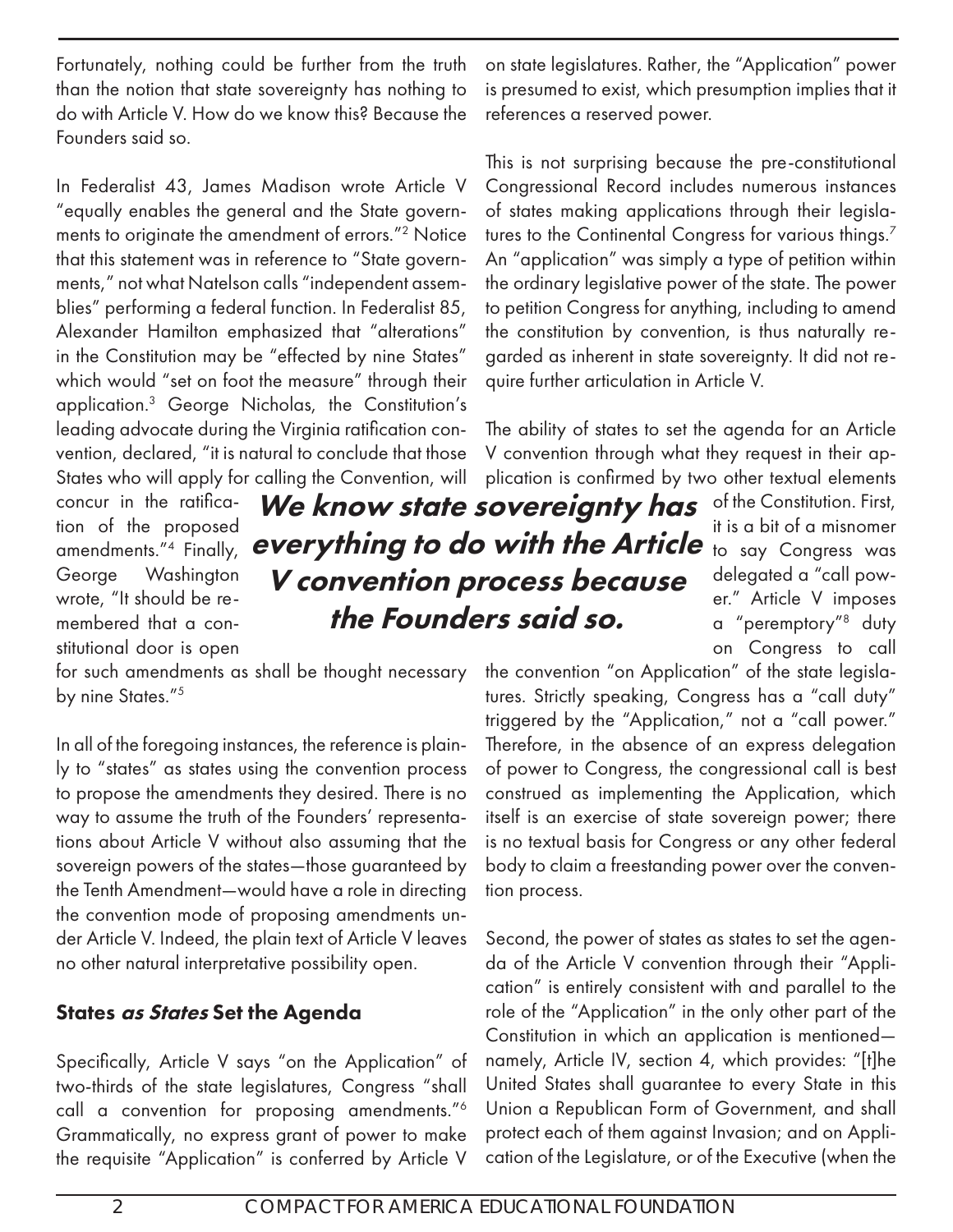Legislature cannot be convened) against domestic Violence."9 The most natural reading of this provision is that the "Application" would specify the domestic violence to be addressed and how it should be addressed.

Just as the federal government's "agenda" for protecting the states from domestic violence is necessarily determined by the triggering Article IV "Application," an Article V convention's agenda is determined by its triggering "Application."

Further, notice that an Article IV "Application" is being used by the states in aid of their sovereign powers. Nothing in Article IV confers power on state legislatures or executives to act as federal bodies that are somehow "independent" of their respective state governments. Nothing in Article IV suggests that applying states are somehow disabled from using all of their reserved powers in tandem to address the same domestic violence that prompted the "Application." The federal government is simply being "deputized" to back up the state's internal policing at the request of an appropriate representative branch of state government. Similarly, an Article V "Application" is submitted by state legislatures in aid of the states' tradi-

tional sovereign power to organize interstate conventions, and Congress acts on their behalf in calling the con-

vention. There is no textual indication that the states are otherwise disabled from exercising their reserved legislative powers in parallel to ensure the "Application" indeed governs the resulting convention.

Taken together, the "Application" is the clear textual point of entry for state control over an Article V convention based on reserved legislative power. The lack of express substantive content in Article V as to the nature of the "convention for proposing amendments" combined with Congress' purely ministerial duty in calling the convention logically yields the convention agenda to whatever is requested in the "Application." The Founders' representations about how the states would obtain desired amendments through

the convention process confi rm that the "Application" would determine what the resulting Article V convention was authorized to propose; and that nothing in Article V was meant to disable states in exercising their sovereign powers to enforce compliance with the Application. The Tenth Amendment's guarantee of the reserved powers of the states is, therefore, critically important to understanding and enforcing Article V. There is no indication in existing precedent the Supreme Court would rule otherwise.

## The Court Does Not Oppose State Control

For example, those who oppose applying Tenth Amendment principles to the Article V convention process primarily rely upon Hawke v. Smith (1920)<sup>10</sup> and *Leser v. Garnett* (1922)<sup>11</sup> for the proposition that the Supreme Court has "invalidated efforts to control the amendment process though state law." Others point to United States v. Sprague (1931)<sup>12</sup> and U.S. Term Limits v. Thornton (1995)<sup>13</sup> as somehow establishing that states have no reserved powers under Article V.

Such reliance is just plain wrong.

# The Article V Application is the clear textual point of entry for Tenth Amendment Principles.

Neither Hawke, Leser nor Sprague dealt with the Article V "amendment process" in general, much less the Article V proposing convention in particular. Sprague

simply reaffirmed the fact of Congressional control over the selection of the mode of ratification. Both Hawke and Leser were exclusively concerned with state legislative power over the ratification of a congressionally proposed amendment. Hawke ruled only that "ratification by a state of a constitutional amendment is not an act of legislation." Leser ruled only that the "function of a state Legislature in ratifying a proposed amendment to the federal Constitution, like the function of Congress in proposing the amendment, is a federal function." None of these cases speaks at all to the nature, source or effect of the power of legislatures to join in or enforce an "Application" for an Article V convention.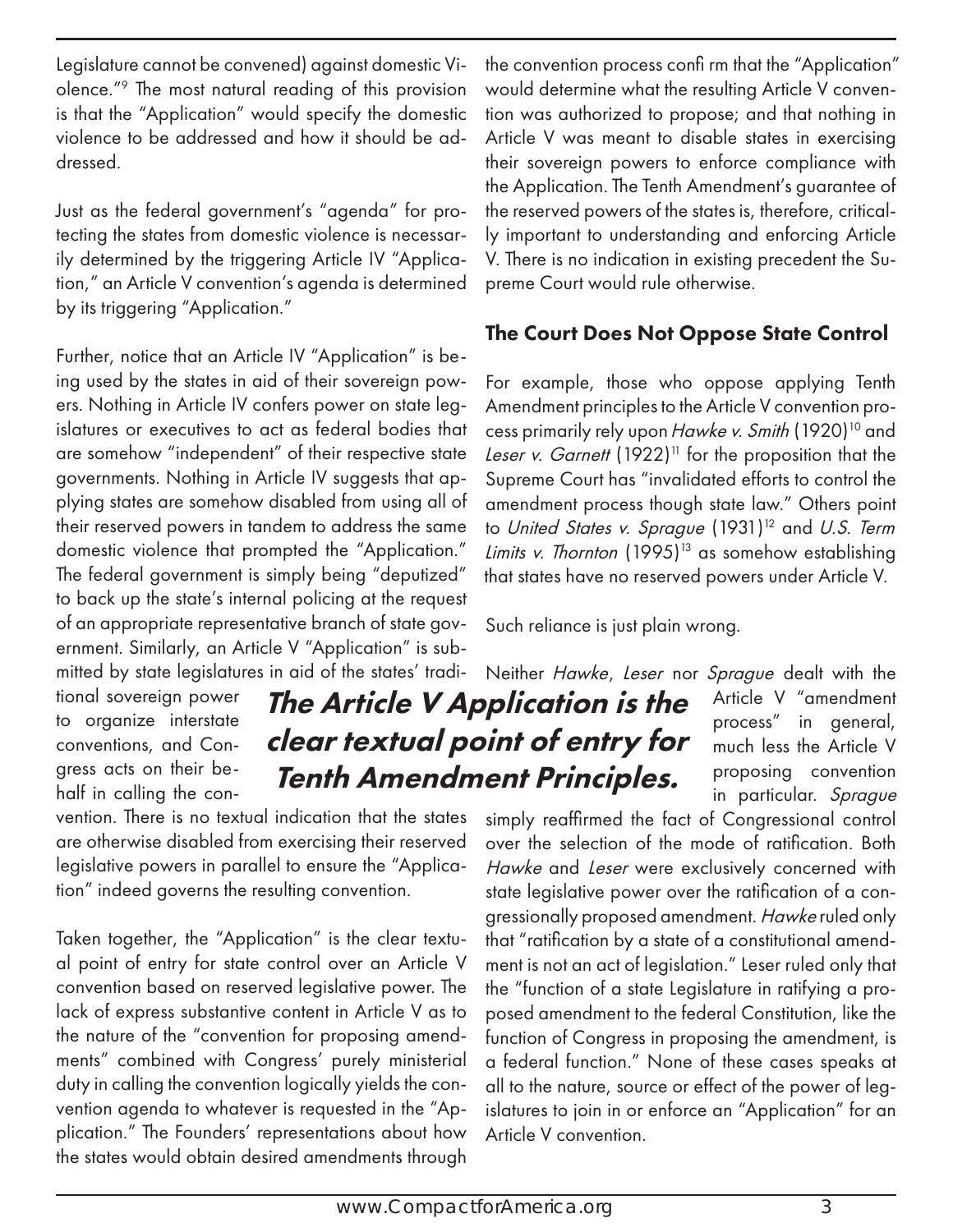The power to ratify an amendment in response to a congressional amendment proposal is obviously not equivalent to the power to petition Congress to organize a convention for proposing amendments. The ratification power is textually conferred by the Constitution; whereas, as discussed above, the application power is textually presumed to exist and, therefore, its nature and scope is derivative of the reserved powers of the states. Further, the authority delegated by the People to Congress in responding to the "Application" consists solely of the nondiscretionary duty to call the convention—unlike the selection of the mode of ratification, over which Congress has discretion.

a change in an instrument created by a delegation of power from the People. However, nothing in Article V textually or in the history of the Constitution suggests that the mere proposal of an amendment by convention organized on "Application" of the state legislatures involves a similar delegation of authority by the People. To the contrary, as discussed above, the Founders repeatedly emphasized that the States as sovereigns—or in the words of Federalist 43 "State governments"—would have the equal authority to propose amendments by convention.

Reliance on U.S. Term Limits is likewise misplaced.

Additionally, there is a distinction between the power power to organize the body that

# to ratify and the **have equal authority to propose** Court ruled: "States can ex-The Founders emphasized that the States as sovereigns would amendments by convention.

is responsible to ratify. The Supreme Court has never held, for example, that Congress must supply parliamentary rules for state legislatures when they ratify amendments. It is a historical fact that when states were directed by Congress to organize conventions to ratify the repeal of prohibition, the organization of the conventions was left to the states based on the exercise of their plenary reserved sovereign powers.<sup>14</sup> Thus, even if the ratification of an amendment is itself not an exercise of state legislative power, the procedure by which ratification takes place is still governed by Tenth Amendment principles. Similarly, even if the power to propose amendments itself were viewed entirely as a construct of the federal constitution, that would in no way suggest that states are disabled from exercising legislative control over the convention itself or the proposal process.

In speaking of state legislatures possessing powers directly delegated by the People in ratifying an amendment, rather than exercising their sovereign legislative authority, both Hawke and Leser simply underscored an implication of the fact that ratification effects the amendment of the Constitution, which is, after all, a delegation of authority by the People. Logically, it takes a delegation of power from the People to effect

The case does not speak to Article V at all. It dealt with federal election qualifications. Significantly, the ercise no powers whatsoever which exclusively spring

out of the existence of the national government." The use of the phrase "exclusively" is key. As discussed above, the "Application" power referenced in Article V does not "exclusively spring out of the existence of the national government," it would have existed with or without the national government. To understand the nature and scope of the "Application" power and the convention triggered thereby, reference must be made to the traditional power of states to petition another governmental body for a desired outcome and to organize interstate conventions. That requires the application of Tenth Amendment principles.

In the final analysis, it is a huge theoretical error to insist that precedent governing the ratification power under Article V (or any other power exclusively springing out of the existence of the national government), which truly is entirely a construct of the federal constitution, applies to the organization of a convention for proposing amendments, which leverages the states pre-constitutional power to organize interstate meetings. That error creates a significant risk of encouraging Congress to claim that the determination of the agenda and logistics of an Article V convention is a "federal function," for which the invocation of its Article I powers to take control over the convention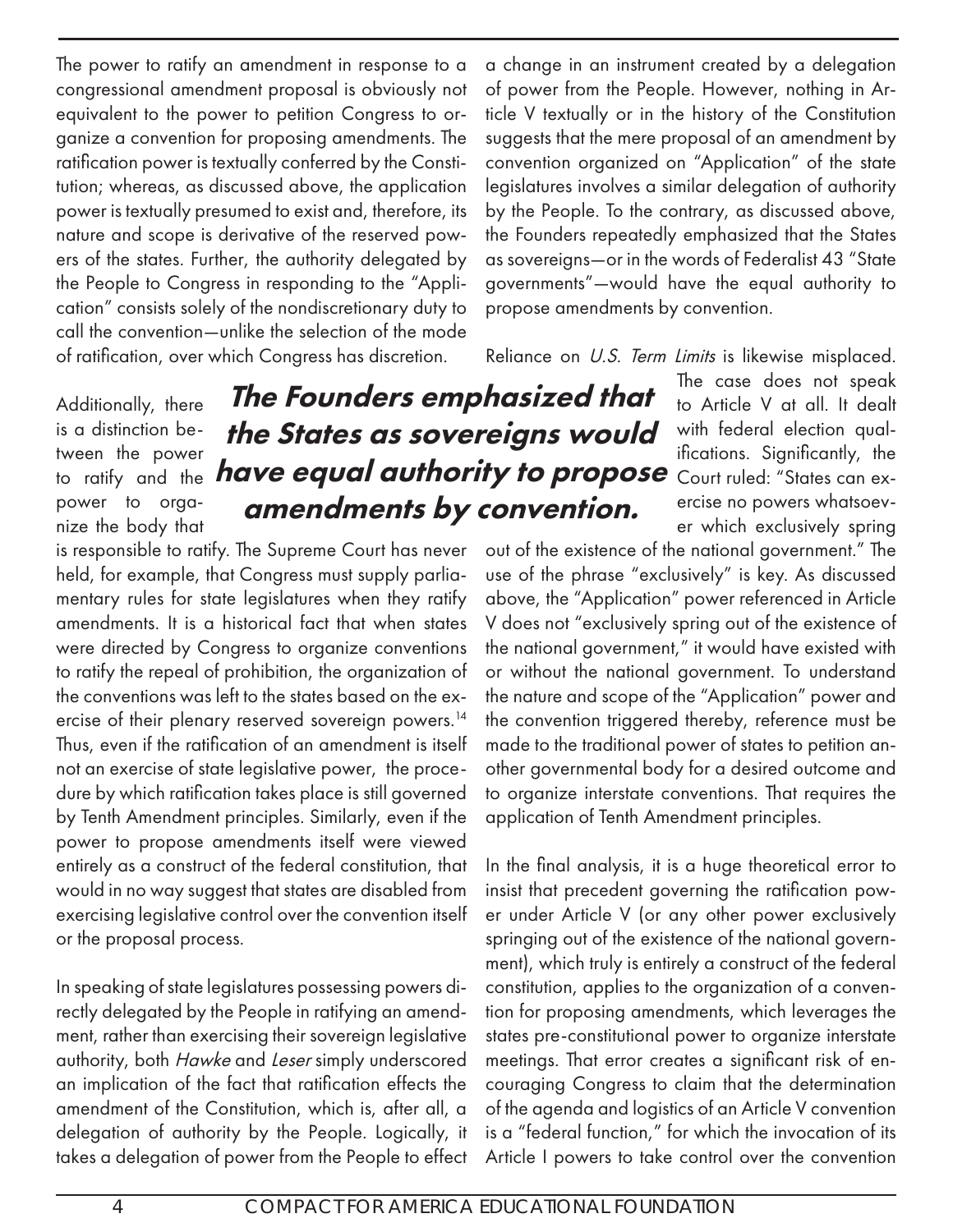is far more natural than deferring to state legislative powers, customs and practices that predate the Constitution. For this reason, an adverse assessment of the Tenth Amendment's relationship to Article V threatens the latest research demonstrating that the Founders meant for Article V to organize a "Convention of States," not a convention of Congress or the People.<sup>15</sup>

## The Court Should Support State Control

To the extent that opposition to the application of Tenth Amendment principles in the Article V convention context boils down to an armchair prediction of a future Supreme Court's ruling, which is certainly a fair opinion to hold, the truth of the matter is that the prediction involves a question of first impression on multiple levels for the Court. No one really knows whether

or how the Court will rule. For this reason, we should encourage states to robustly exercise their sovereignty over the Article V convention process and the

Court to follow the Founders' clear guidance in this virgin legal territory. We should not grab any case that mentions "Article V" and try to mold it into a semblance of a legal theory that threatens to undercut the whole Article V movement. And if we must leverage existing precedent to have a foothold in legal argument, we should rely on those cases that will guide the Court to enforcing the Founders' promise of state control over the proposal of amendments by convention.

From this vantage point, the Supreme Court's ruling in Ray v. Blair (1952)<sup>16</sup> constitutes strong legal support for reaching the right (i.e. originalist) result. The Court ruled, after all, that states had the right to require nominees for elector to the Electoral College to pledge to support the national candidate of a party. It ruled essentially that the states could do this because the Twelfth Amendment did not prohibit them from doing so—evoking in not so many words the text of the Tenth Amendment ("The powers not delegated to the United States by the Constitution, nor prohibited by it to the States, are reserved to the States respectively, or to the people"). Likewise, nothing in Article V prohibits states from exerting control over the agenda or logistics of a convention for proposing amendments through their Application or other ancillary means within their traditional governing authority, such as legislating or compacting with other states to ensure their agents at the convention actually do their legal duty.

Additionally, the principle of robust state legislative control over an Article V convention is advanced by Arizona State Legislature v. Arizona Independent Redistricting Commission (2015),<sup>17</sup> the most recent Supreme Court case dealing with the nature of the power of state legislatures in our federal system. There, the Court expressly recognized "it is characteristic of

We should encourage states to robustly exercise their sovereignty over the Article V convention process.

the federal system that States retain autonomy to establish their own governmental processes free from incursion by the Federal Government." Based on this

unacknowledged Tenth Amendment principle, the Court interpreted the redistricting authority of state legislatures under the Elections Clause as embracing the entire reserved legislative power of the States, not as merely conferring power on a designated branch of state government. This ruling, perhaps ironically, provides a solid basis for buttressing state legislative control over the amendment by convention process.

## Conclusion

Given the makeup of the deciders in Arizona State Legislature, perhaps the best evidence of what the current Supreme Court would do vis a vis state control over an Article V convention can be found in the words of Professor Antonin Scalia (now Justice). In response to a question about whether an Article V convention can be limited, then-law professor Scalia said: "There is no reason not to interpret it to allow a limited call, if that is what the states desire."<sup>18</sup>

There is no stronger statement of Tenth Amendment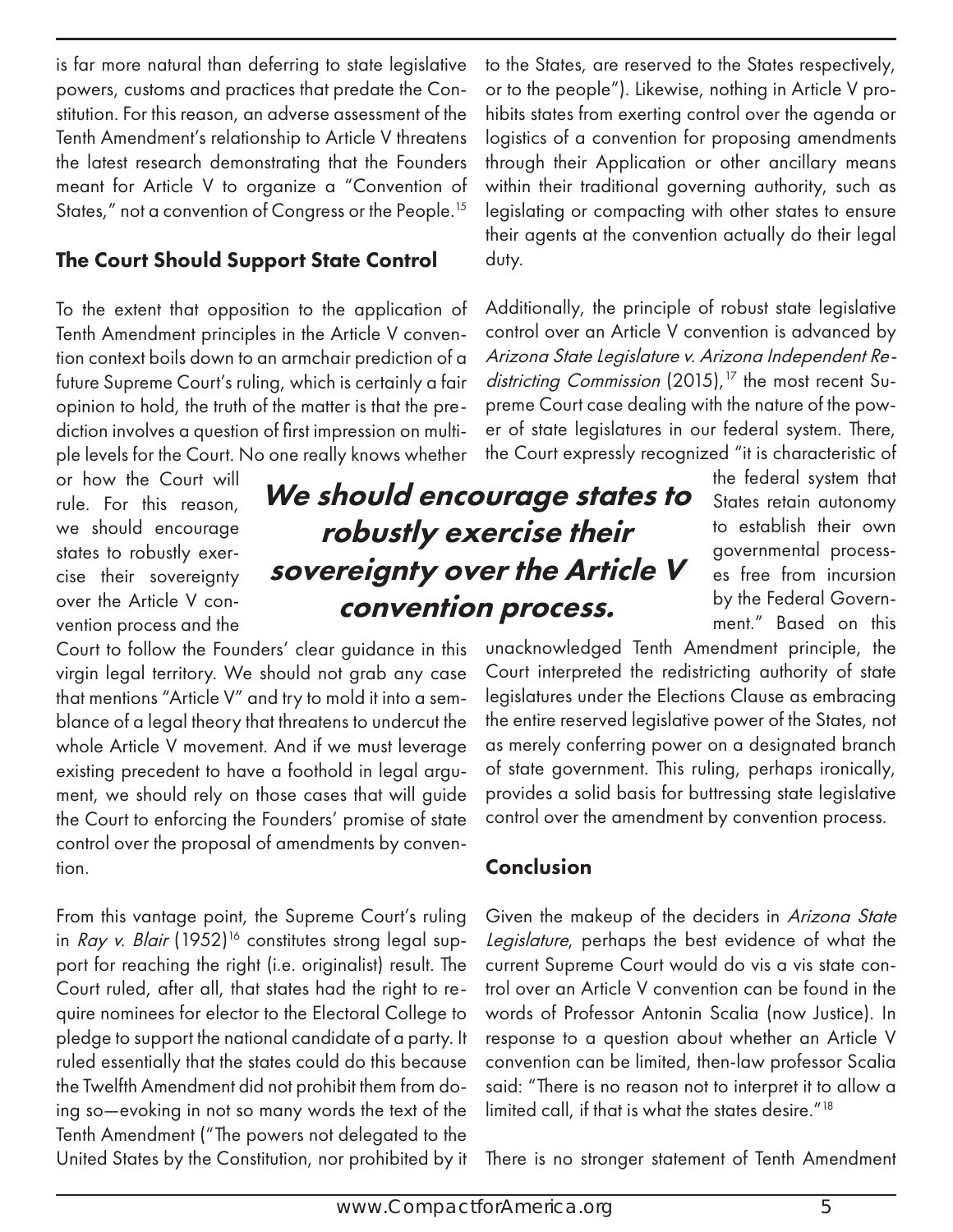principle applied to Article V than that. It is also the simplest reading of Article V.

The plain text of Article V neither immunizes convention-goers from state legislative power nor deputizes the "Legislatures of two thirds of the several States" to serve as federal bodies that are somehow independent of their underlying state governments. Rather, Article V simply mandates Congress to call a convention "on the Application of the Legislatures of two thirds of the several States." The most natural reading of Article V is that "Legislatures" are acting on behalf of their respective state governments in submitting their "Application," the convention call embraces the terms of the "Application," and nothing prohibits the states from deploying their plenary legislative power to ensure that convention-goers actually heed the "Application" and follow the Constitution.

#### # # #

Nick Dranias is President & Executive Director within the Office of the President of Compact for America Educational Foundation, Inc. He is also a Research Fellow and Policy Advisor with the Heartland Institute. Dranias led the Goldwater Institute's successful challenge to Arizona's system of government campaign financing to the Supreme Court. Dranias also serves as a constitutional scholar, authoring scholarly articles dealing with a wide spectrum of issues in constitutional and regulatory policy.

# **Endnotes**

- 1. Rob Natelson, The Constitution's Article V, Not the 10th Amendment, Gives State Legislatures Their Power in the Amendment Process, Dec. 18, 2015 http://www.americanthinker.com/articles/2015/12/the\_constitutions\_article\_v\_not\_ the\_10th\_amendment\_gives\_state\_legislatures\_ their\_power\_in\_the\_amendment\_process.html.
- 2. THE FEDERALIST NO. 43, (James Madison) (Gideon ed., 1818) available at oll.libertyfund.org/?option=com\_staticxt&staticfile=show.php%3Ftitle=788&chapter=108643&layout=html&Itemid=27.
- 3. THE FEDERALIST NO. 85, (Alexander Hamilton) (Gideon ed., 1818) available at oll.libertyfund. org/?option=com\_staticxt&staticfile=show. php%3Ftitle=788&chapter=108643&layout=html&Itemid=27.
- 4. THE DEBATES IN THE SEVERAL STATE CONVENTIONS OF THE ADOPTION OF THE FEDERAL CONSTITUTION. vol. 3 at 101–02 (Virginia) (Johnathon Elliott Ed., 1827), available at files.libertyfund.org/ files/1907/1314.03\_Bk.pdf.
- 5. "From George Washington to John Armstrong, 25 April 1788," Founders Online, National Archives (http://founders.archives.gov/documents/Washington/04-06-02-0201 [last update: 2014-09-30]). Source: The Papers of George Washington, Confederation Series, vol. 6, 1 January 1788 – 23 September 1788, ed. W. W. Abbot. Charlottesville: University Press of Virginia, 1997, pp. 224–227.
- 6. U.S. Const. Art. V.
- 7. "Letter from Nick Dranias and Kevin Gutzman, Chairman Craig and Members of the Judiciary Committee of the Assembly of State Legislatures," June 3, 2015 http:// media.wix.com/ugd/e48202\_ea3d26f51b-0644578089f52b6db7e50b.pdf.
- 8. THE FEDERALIST NO. 85, (Alexander Hamilton), supra note 3.
- 9. U.S. Const., Article IV, section 4 (emphasis added).
- 10. Hawke v. Smith, 253 U.S. 221 (1920).
- 11. Leser v. Garnett, 258 U.S. 130 (1922).
- 12. U.S. v. Sprague, et al., 282 U.S. 716 (1931).
- 13. U.S. Term Limits Inc., et al. v. Ray Thornton et al., 514 U.S. 779 (1995).
- 14. Everette Somerville Brown, Ratification of the Twenty-First Amendment to the Constitution of the United States 515-19 (Univ. Mich. Press 1938)
- 15. Nick Dranias, Introducing "Article V 2.0": The Compact for a Balanced Budget, Heartland Institute Policy Study No. 134 (July 2014), http://media.wix.com/ugd/e48202\_e59bb-75110b8432ea41b24caf1a20d93.pdf.
- 16. Ray v. Blair, 343 U.S. 214 (1952).
- 17. Arizona State Legislature v. Arizona Independent Redistricting Commission, et al., No. 13–1314,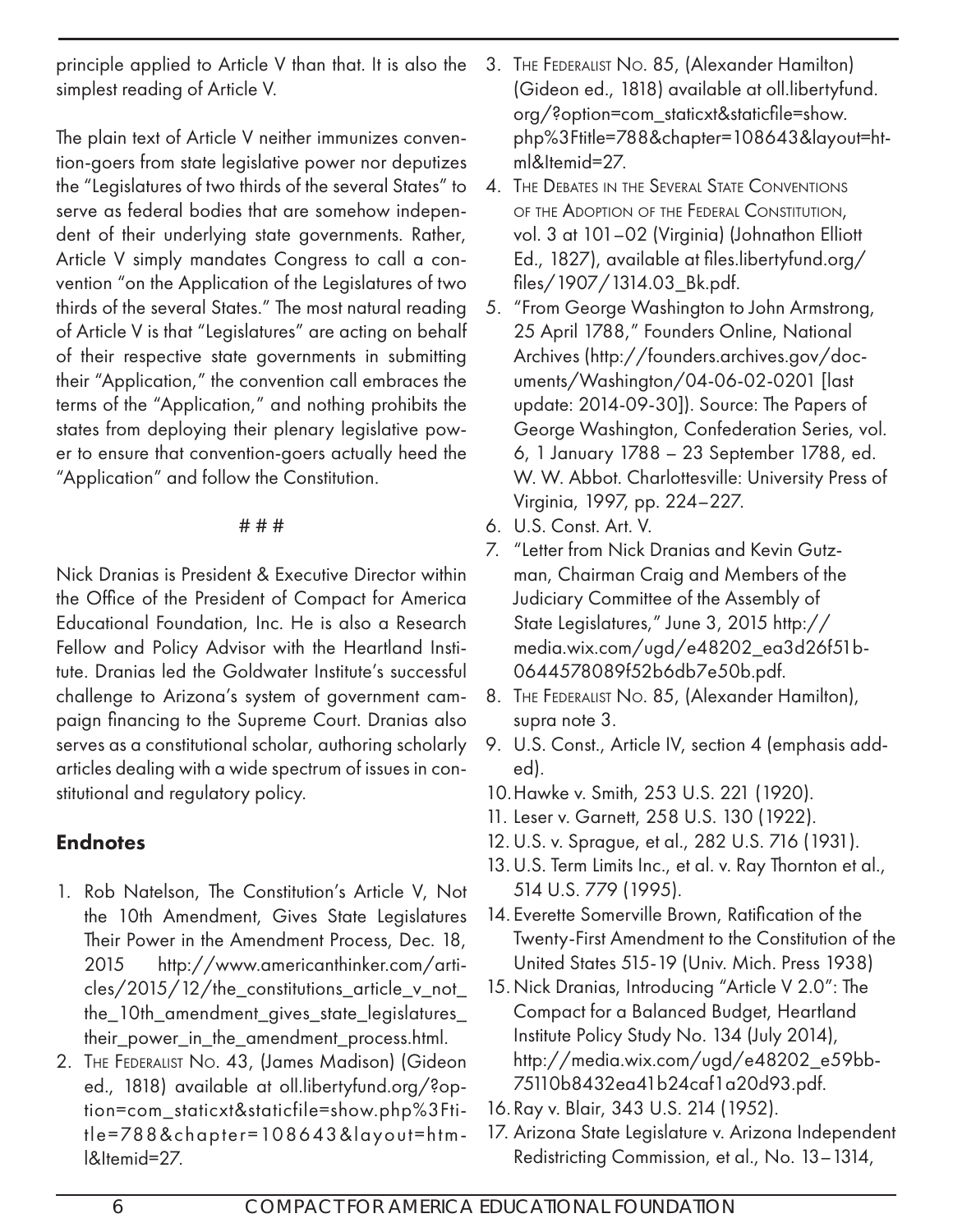slip op. (2014), available at http://www.supremecourt.gov/opinions/14pdf/13-1314\_kjfl. pdf.

18. A CONSTITUTIONAL CONVENTION: HOW WELL WOULD IT WORK? at 5-6, 12-13, 18-19, 22-23, 36, 38 (American Enter. Inst. Pub. Policy Research, May 23, 1979), available at http://media. wix.com/ugd/e48202\_b26e64fe2413413fb-362f5e4b4e6afd5.pdf.